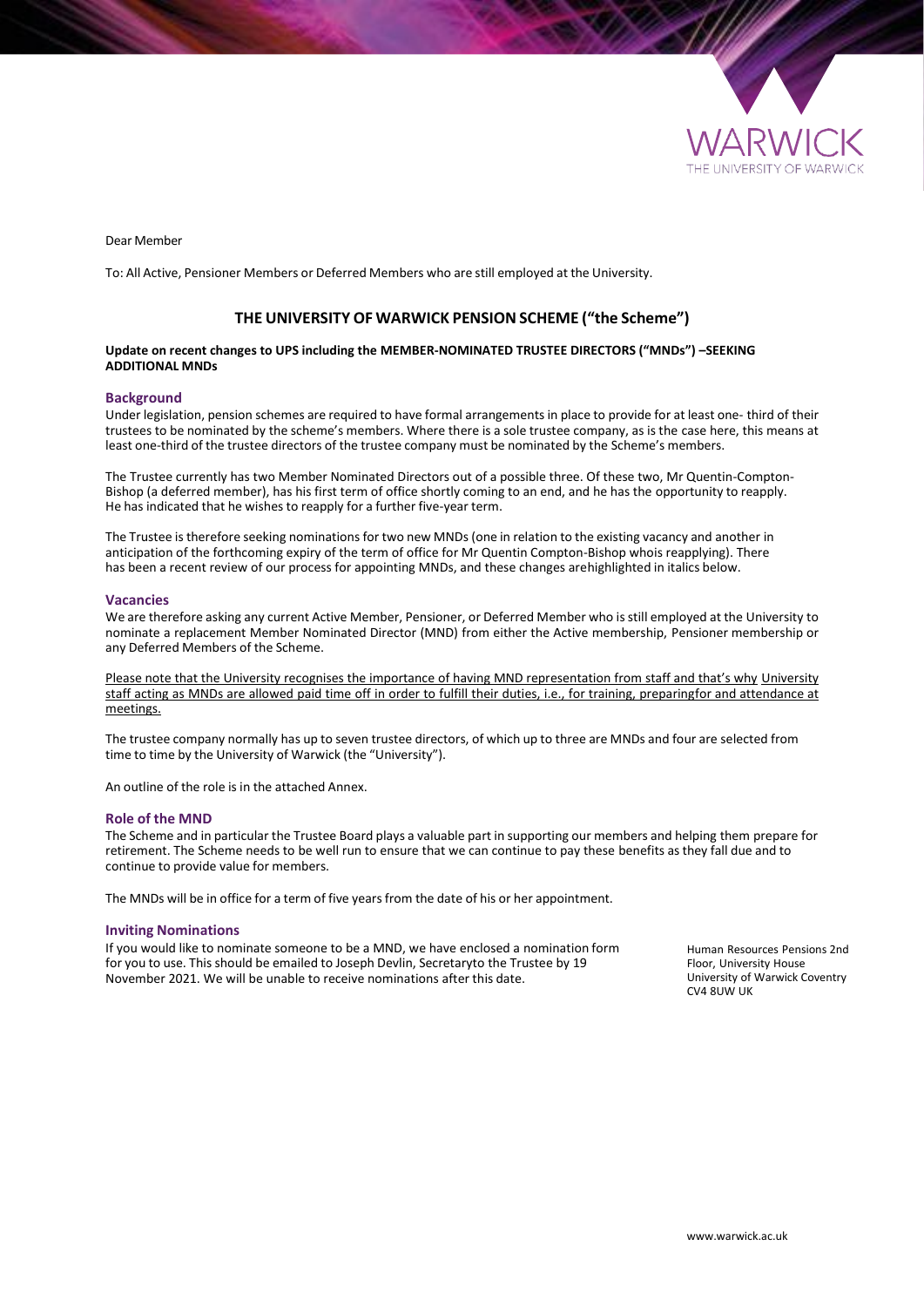You may nominate any Active Member/Pensioner/Deferred Member(as described above) to be a MND,including yourself. Any former MNDs or former member-nominated trustees may be re-nominated for appointment.

If you wish to nominate yourself, yourself-nomination will need to be seconded by an Active Member, Pensioner or Deferred Member who is still employed at the University.

If you wish to nominate another person, the nominee will be required to confirm their consent to be nominated as a MND.

### **The Selection Process**

Selection of the MND will be made by firstly checking all nominees are willing and able to stand and have no legal impediment to do so. The nomination forms will be considered by the Scheme Secretary together with such of the trustee directors as the trustee directors determine to ensure that the nominations are valid, and the nominees are appropriate candidates.

Then, unless one of the circumstances below applies in light of the number of valid nominees, the MND will be selected by an *interview process that includes some Trustee Directors.*

### **What Happens Next?**

If there are only two valid nominations, the interview process will not be used, and the nominees will be deemed to be selected.

When the selection process has been completed, the successful candidate(s) will be notified that he or she has been selected to be a MND. The new MNDs will be appointed as a director of the trustee company (inaccordance with applicable requirements) on a date determined by the trustee directors.

If for any reason a MND steps down within the first 12 months after his or her appointment, the trustee directors may invite any runner up in the process in which the departing MND was selected to serve out the remainder of the departing MND's term of office, provided such runner-up remains able and willing to do so.

If the MND vacancy remains open at the end of the process, a further nomination and selection process will be run within a reasonable period (as determined by the trustee directors).

In general, an MND will cease to be a trustee directorif he orshe ceasesto be a member ofthe Scheme, i.e. if he or she no longer has deferred benefits preserved in the Scheme, or no longer receives a pension from the Scheme. However, existing MNDs who cease to be members of the Scheme may serve out the remainder of their normal fixed term, and may also stand forreelection as an MND, if the University agrees.

#### **Communication of Outcomes**

All Scheme Members will be notified of the result in due course, once the selection process has been completed.

#### **Further nomination and selection processes**

When a nomination and selection process is required in the future, the trustee directors will contact Members to invite further nominations.

## **Review of these arrangements**

The trustee directors review these arrangements periodically to determine whether or not they remain appropriate and may amend them accordingly.

#### **Queries**

For all queries, please contact Joseph Devlin via email at, **[j.devlin.1@warwick.ac.uk](mailto:j.devlin.1@warwick.ac.uk)** If you wish to discuss therole with him then he will be happy to arrange a call.

## For and on behalf of UPS Pension Trustee Limited (as trustee of The University of Warwick Pension Scheme) Date of issue **25 October 2021.**

**Enc: Nomination Form**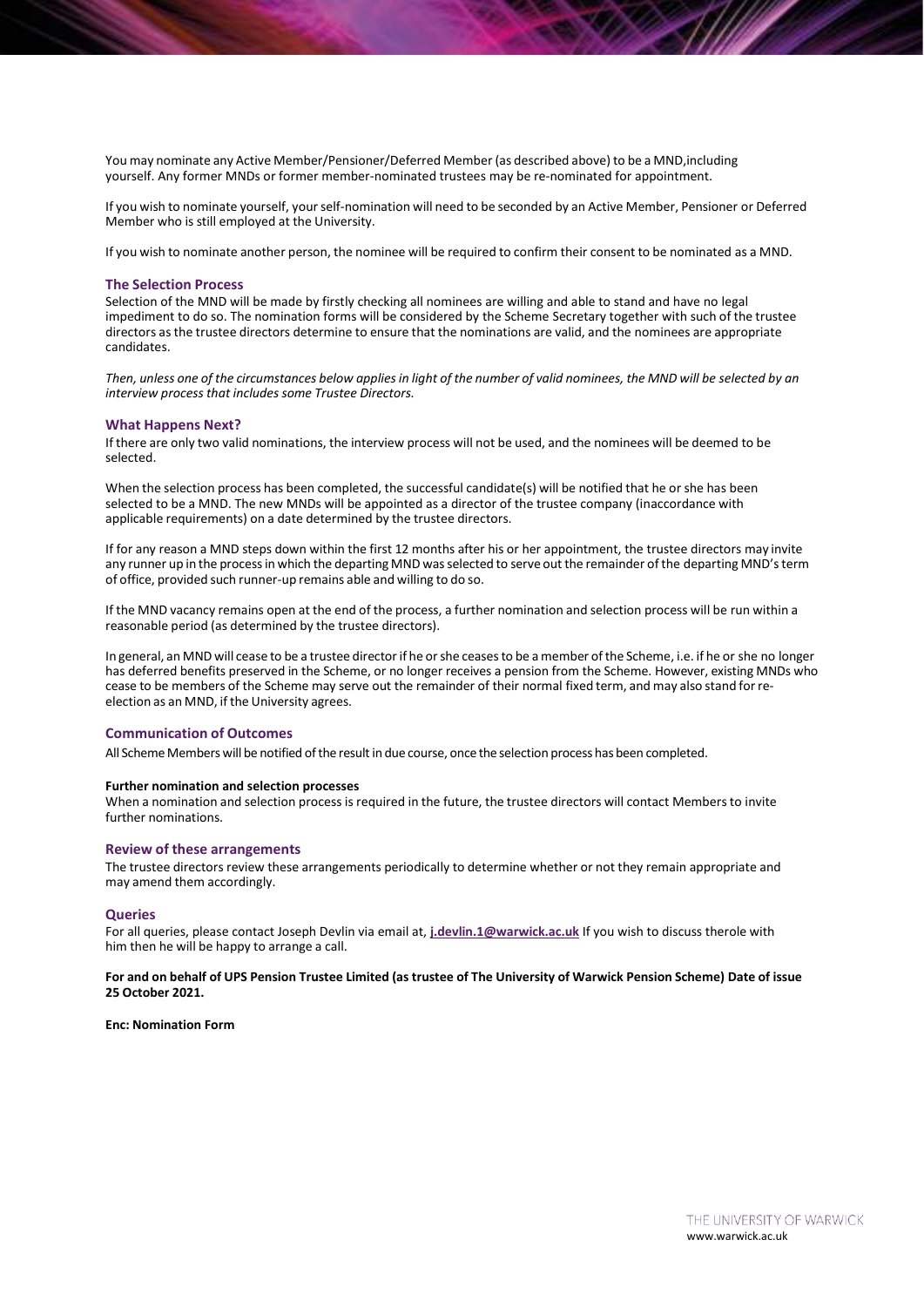# **ANNEX**

### **THE ROLE OF A MEMBER NOMINATED DIRECTOR**

The duties of all the Scheme's trustee directors (including MNDs) are the same and can be summarised as follows:

- c To administer the Scheme and provide benefits in accordance with the Scheme's formal trust deed and rules;
- c To hold and invest the assets of the Scheme for the benefit of the beneficiaries of the Scheme;
- c To act impartially towards all the Scheme beneficiaries;
- c To carry out their duties with reasonable care and in good faith;
- c To obtain and consider proper expert advice in areas where the trustee directors are not themselves experts;
- c To see that money due to the Scheme is collected;
- c To record the transactions and proceedings of the Scheme.

Please note, whether a MND is a member/former member of either the DB Section or the DC Section, he or she will be a representative for **all** beneficiaries of the Scheme, not just those in the part of the Scheme in which the MND himself or herself participates.

The Scheme's administrators and professional advisers assist them with these duties.

Trustee directors are encouraged to undertake training and always have accessto professional advice in connection with the Scheme's affairs.

Approximately four Trustee meetings are held each year, the majority of which will be at University *House or online via Teams*. There will be some background reading to do in advance of each Trustee's meeting which will take up a certain amount of each trustee director's own time but please note that *paid time off is allowed in order to fulfill one's duties.*

Trustee communications including meeting papers are often circulated electronically to allow quick disseminationof information and efficient decision making so having computer access would be helpful to the role. Paper copies can also be requested.

For more information on what being a trustee involves you can refer to the "Trustee Toolkit" - the Pensions Regulator's e-learning programme for pension scheme trustees. This provides a series of online tutorials which give an indicationof what it is like to be a trustee and their duties. It can be found by logging on to: **[www.trusteetoolkit.com](http://www.trusteetoolkit.com/)**

You can also contact Joseph Devlin, Scheme Secretary at **[j.devlin.1@warwick.ac.uk](mailto:j.devlin.1@warwick.ac.uk)** or at the address below:

HR Pensions University of Warwick University House Kirby Corner Road Coventry CV4 8UW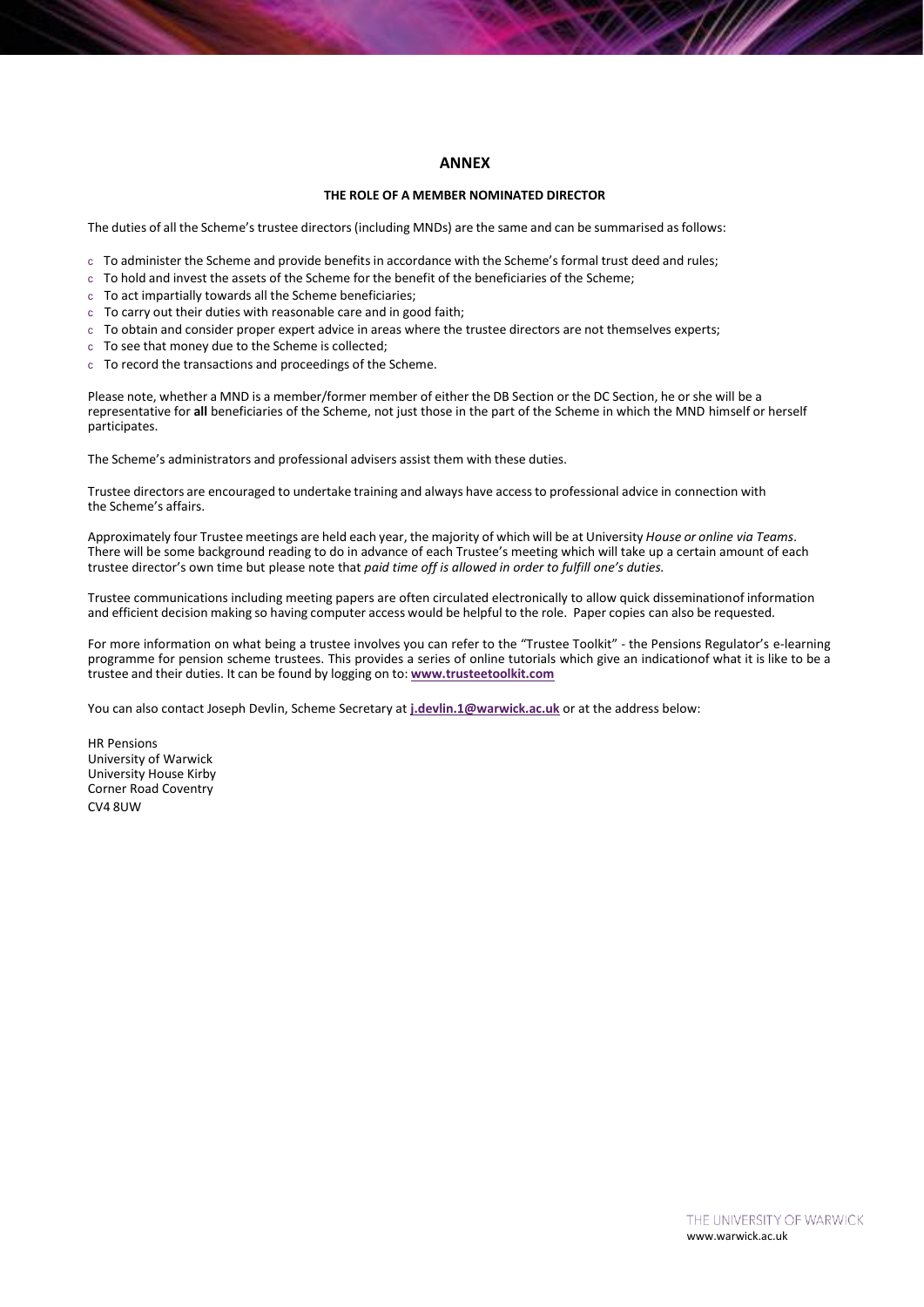# **THE UNIVERSITY OF WARWICK PENSION SCHEME ("the Scheme")**

# **NOMINATION FORM**

## **For a Member-Nominated Director – process running during during October/November 2021**

*Please use block capitals and complete:*

- (i) *EITHER Box 1 (to nominate yourself)* **OR** *Box 2 to nominate another Member;*
- (ii) **and** *Box 3 (the nominee'sinformation and declaration)*

**This Nomination Form (fully completed) must be received by 19 November 2021 in order to be considered.**

# **BOX 1: Self-nomination**

I confirm that I am an Active Member/Pensioner Member/Deferred Member (as defined in the nominationletter).

I nominate myself to be a Member-Nominated Director of the Scheme and I have completed Box 3 below. My self-

nomination is supported by the following person.

### **Supporter:**

I, the supporter, of this nomination confirm that I am an Active Member/Pensioner Member/DeferredMember who is still employed at the University (as defined in the nomination letter)

Date:.....................................................................................................................................................................................

#### **OR**

| BOX 2: Nomination of another person (as defined in the nomination letter)                                                                                                |
|--------------------------------------------------------------------------------------------------------------------------------------------------------------------------|
| I confirm that I am an Active Member, Pensioner Member or Deferred Member of the Scheme who is stillemployed at the<br>University.                                       |
| I nominate the person below to be a Member-Nominated Director of the Scheme. He/she* has agreed to be a nominee<br>as indicated by his or her completion of Box 3 below. |
|                                                                                                                                                                          |
|                                                                                                                                                                          |
|                                                                                                                                                                          |
|                                                                                                                                                                          |